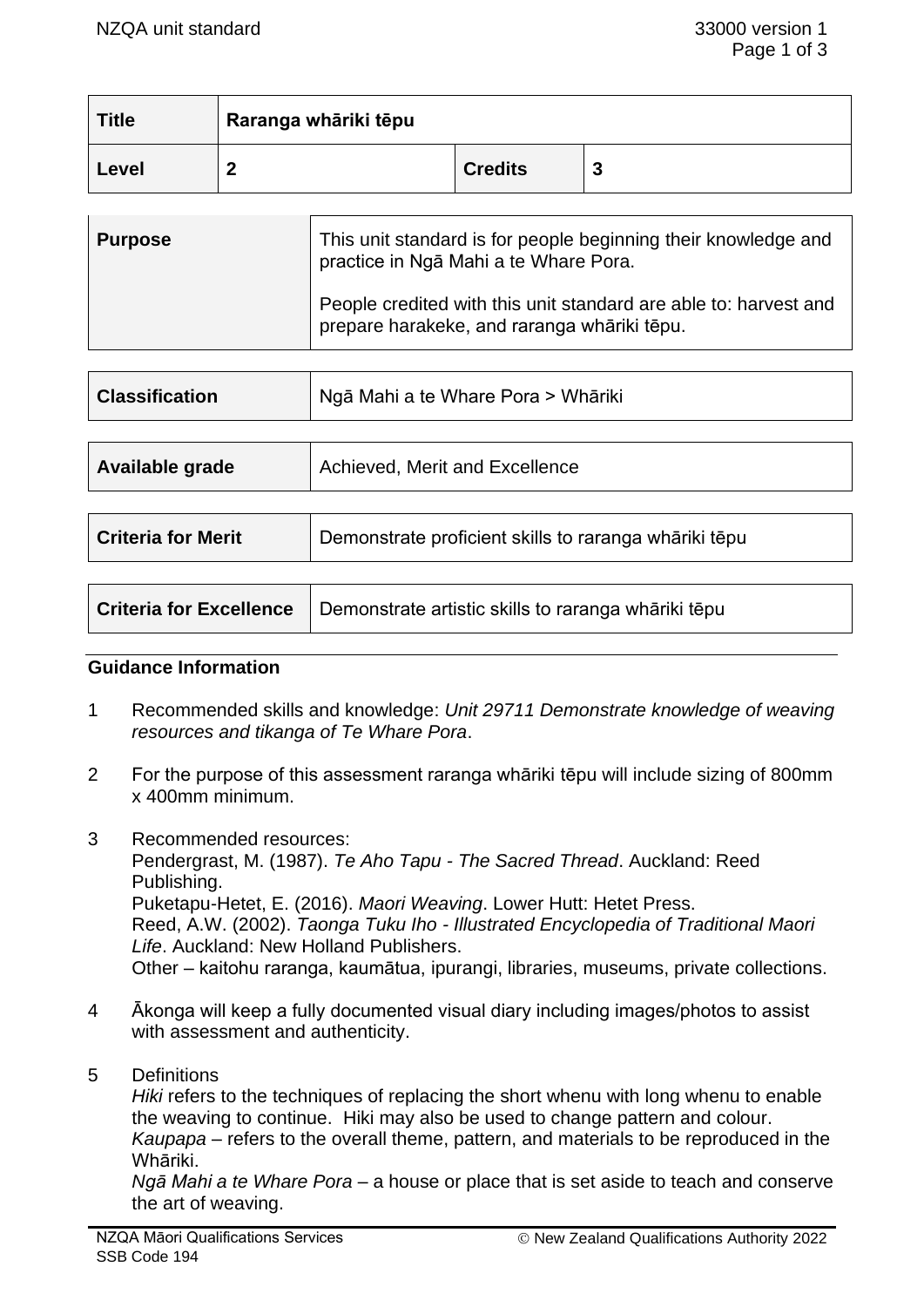*Papa* refers to the woven section that lays either side of the hiki/join of a whāriki. *Tapiki* refers to cast off.

6 Referencing:

All sources of information including imagery must be referenced. Referencing will prepare ākonga for the requirements of academic writing.

- 7 *Demonstrate proficient skills to raranga whāriki tēpu* will be evidenced through:
	- sides are even and balanced.
	- tapiki is tidy and raranga tension is consistent,
	- whenu are of similar width.
- 8 *Demonstrate artistic skills to raranga whāriki tēpu* will be evidenced through:
	- no gaps and is of an exceptional standard,
	- whenu are the same width.

# **Outcomes and performance criteria**

#### **Outcome 1**

Harvest and prepare harakeke for whāriki tēpu

#### **Performance criteria**

- 1.1 Permission to harvest has been granted.
- 1.2 Harakeke is harvested using appropriate tools and in accordance with the tikanga of te whare pora.
- 1.3 Harakeke is prepared

Range quality, quantity, and width of whenu.

1.4 Harakeke is preserved

Range may include but is not limited to – boiled and/or dyed.

## **Outcome 2**

Raranga whāriki tēpu.

## **Performance criteria**

- 2.1 Raranga whāriki tēpu is completed.
- 2.2 Tapiki and sides are secured.